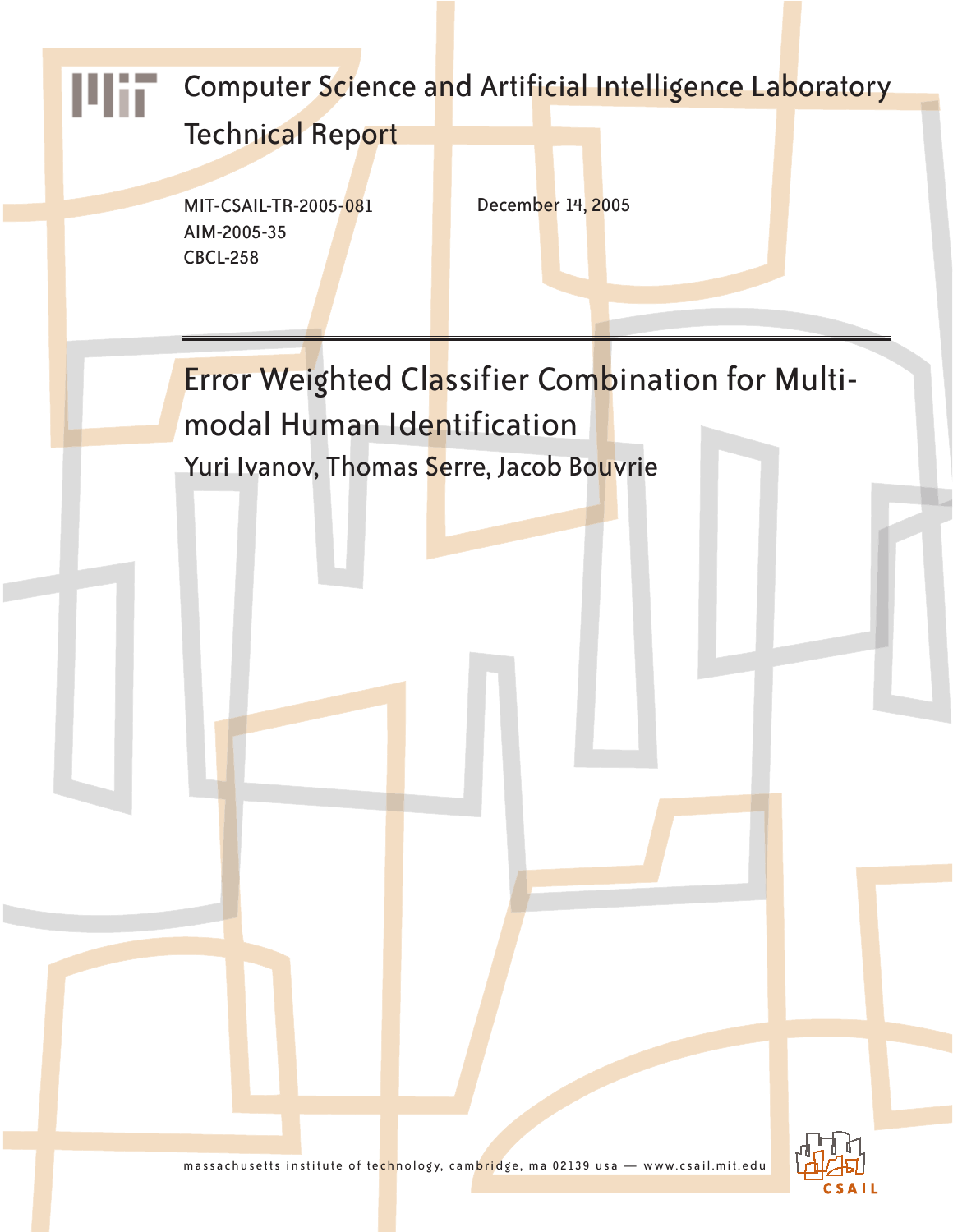## Error Weighted Classifier Combination for Multi-modal Human Identification

Honda Research Institute, US MIT CBCL MIT CBCL

Yuri Ivanov Thomas Serre Jacob Bouvrie

145 Tremont St 45 Carleton St 45 Carleton St 45 Carleton St

Boston, MA 02111 Cambridge, MA 02139 Cambridge, MA 02139

### Abstract

*In this paper we describe a technique of classifier combination used in a human identification system. The system integrates all available features from multi-modal sources within a Bayesian framework. The framework allows representing a class of popular classifier combination rules and methods within a single formalism. It relies on a "perclass" measure of confidence derived from performance of each classifier on training data that is shown to improve performance on a synthetic data set. The method is especially relevant in autonomous surveillance setting where varying time scales and missing features are a common occurrence. We show an application of this technique to the real-world surveillance database of video and audio recordings of people collected over several weeks in the office setting.*

### 1 Introduction and Motivation

In problems of biometric verification and identification a large role is played by the multi-modal aspect of the observation. A person can be identified by a number of features, including face, height, body shape, gait, voice etc. However, the features are not equal in their overall contribution to identifying a person. For instance, modern algorithms for face classification (e.g. [11]) and speaker identification (e.g. [6]) can attain high recognition rates, provided that the data is well formed and is relatively free of variations and noise, while other features, such as, gait (e.g. [1]) or body shape, are only mildly discriminative.

Even though one can achieve high recognition rates when classifying some of these features, in reality they are observed only relatively rarely - in a surveillance video sequence the face image can only be used if the person is close enough and is facing the camera, or a person's voice when the person is speaking. In contrast, there is a plentiful supply of the less discriminative features. This situation is illustrated on an example of one of our video sequences in figure 1.



Figure 1: Illustration of feature availability for a long video sequence. Presence of the feature in the corresponding input frame is indicated by color.

A classifier derived from weakly discriminative features is usually highly inaccurate. This inaccuracy is determined by parameters external to the classifier, such as noisy measurements, or by an intrinsic inadequacy of the chosen method. If, for instance, we were to choose an individual's height as a discriminating measure, several people could have approximately the same height, and therefore, look inherently alike to the height classifier. Luckily the intrinsic inadequacy can be measured from the training data and used to subsequently assign a confidence measure which weights the classifier output in combination.

In pattern recognition and voice verification there has been significant interest in using multiple classifiers in order to improve the recognition rate of a given classification system. Many comparisons have been made between alternative combination rules, such as sum and product rules. In particular, [9, 7, 4, 5]. Bilmes and Kirchhoff, [2], as well as Tax *et. al.*, [10] point out that the product rule is optimal when the classifiers in the ensemble are correlated, while sum (or mean) rule is preferred if they are not. Rank order statistics rules (e.g. min/max) are more robust to outliers than the sum rule, but typically do not offer as much improvement over the error variance [5]. Voting schemes are often more robust to non-Gaussian or multimodal distributions of the data.

In this paper we present a general framework for combining classifiers in which many schemes of classifier combination may be represented. We examine properties of this framework on synthetic data and then apply it in the context of our automated on-line human identification system.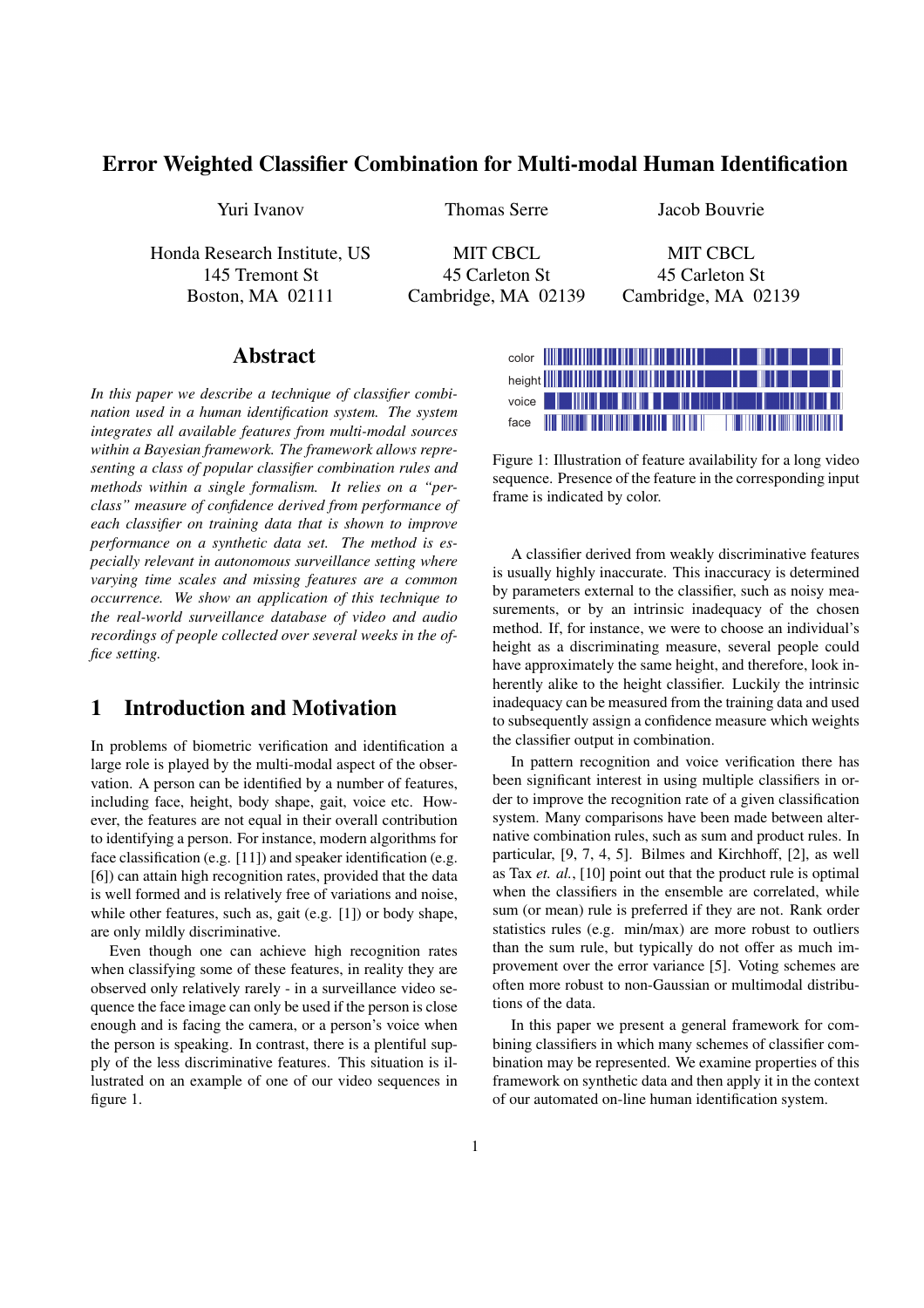# 2 Bayesian view of classifier combination

Typically, a fully trained classifier misclassifies at least some of the training data. These misclassifications are reflected in the form of a *confusion matrix*. The confusion matrix expresses the likeness of the classes from the point of view of this particular classifier, which it is trained to recognize. This matrix represents an empirical value of the distribution of the intrinsic error of the classifier on the given data set. Our approach to the classifier combination is based on using the conditional error distribution derived from the confusion matrix to weigh the output of each classifier before the application of a combination rule.

In more rigorous terms, a set of features  $x$  in our setting, represents measurements available from multiple independent observation channels. That is  $x =$  $x^{\lambda=1}, x^{\lambda=2},...x^{\lambda=C}$ , where C is the number of individual feature channels, such as an image of the person's face, person's height, distribution of colors in the person's clothes, etc. Our goal is for a given observation set,  $x$ , to infer a true class label,  $\omega$ , which takes values from 1 to K, the number of classes.

Since each classifier in the set uses only a disjoint subset  $x^{\lambda}$  of the features in x, we can assert that  $\forall \lambda : P(\omega | x, \lambda) \equiv$  $P(\omega|x^{\lambda}, \lambda)$ . Then for a full observation, x, the output of the classifier system,  $\omega$ , can be expressed in terms of a marginal distribution:

$$
P(\omega|x) = \sum_{i=1}^{C} P(\omega, \lambda_i|x) = \sum_{i=1}^{C} P(\omega|\lambda_i, x) P(\lambda_i|x)
$$
 (1)

where  $P(\lambda_i|x)$  is the weight assigned to *i*-th classifier in the combination. In different formulations this term represents an "expert" or a "critic".

Our framework for classifier combination is based on viewing the output of an individual classifier as a random variable,  $\tilde{\omega}$ . Suppose that for each classifier  $\lambda_i$  we have access to the joint probability of the true and predicted class labels,  $P(\omega, \tilde{\omega}|x, \lambda_i)$ . Then the true label can be inferred from the individual classifier by averaging with respect to the classifier prediction:

$$
P(\omega|\lambda_i, x) = \sum_{k=1}^{K} P(\omega, \tilde{\omega}_k | \lambda_i, x)
$$
  
= 
$$
\sum_{k=1}^{K} P(\omega | \tilde{\omega}_k, \lambda_i, x) P(\tilde{\omega}_k | \lambda_i, x)
$$
 (2)

where  $P(\tilde{\omega}_k|\lambda_i, x)$  is the prediction of the individual classifier. Substituting eqn. 2 into 1 we arrive at the following:

$$
P(\omega|x) = \sum_{i=1}^{C} \sum_{k=1}^{K} P(\omega|\tilde{\omega}_k, x, \lambda_i) P(\tilde{\omega}_k|x, \lambda_i) P(\lambda_i|x)
$$

$$
\approx \sum_{i=1}^{C} \left[ \sum_{k=1}^{K} P(\omega|\tilde{\omega}_k, \lambda_i) P(\tilde{\omega}_k|x, \lambda_i) \right] P(\lambda_i|x)
$$
(3)

The last line of this equation the conditional error distribution,  $P(\omega|\tilde{\omega}_k, x, \lambda_i)$ , which is difficult to obtain, is approximated by its projection,  $P(\omega|\tilde{\omega}_k, \lambda_i)$ . The latter is simply an empirical distribution that can be obtained from the confusion matrix of the classifier on a validation subset of the training data.

The essence of equation 3 is that the prediction of each classifier is weighted in accordance to the error distribution over the classes.

Practical implications of this procedure involve multiplying the classifier scores with the empirical error distribution to obtain the corrected score that takes into account the certainty of the classifier about a particular class. Note that this combination framework should not significantly affect the output of a classifier which is in general accurate, since its confusion matrix will be close to identity. On the other hand, if a classifier systematically mistakes samples of, say, class 1 for samples of class 2, the prediction of the classifier about class 1 will be biased towards class 2 in proportion to the number of mistakes made on the validation set. While a good classifier should not be affected by such an operation, in combination with others more weight is given to class 2 and it is left to other classifiers to disambiguate this situation. It results in a "per-class" weighting scheme, rather than the traditional "per-classifier" paradigm.

Additionally, each classifier is weighted by the term  $P(\lambda_i|x)$ , which can express external knowledge about the instantaneous performance of each classifier. For instance, if some of the features are not present, the corresponding probabilities can be set to 0 and their outputs subsequently ignored in making the combined decision.

This model establishes a general framework for classifier combination, from which a variety of different combination strategies can be derived. In particular, Tax *et. al.*, [10], present a framework in which sum and product rules are formally justified. Our framework is fully compliant with their work in that we implicity allow for critic-based (induced by  $P(\lambda_i|x)$ ) and error-corrected (induced by  $P(\omega|\tilde{\omega},x,\lambda_i)$ ) sum and product combination schemes.

### 3 Experiments

In section 3.1 we first explore the combination scheme on a synthetic data set, while in section 3.2 we apply the scheme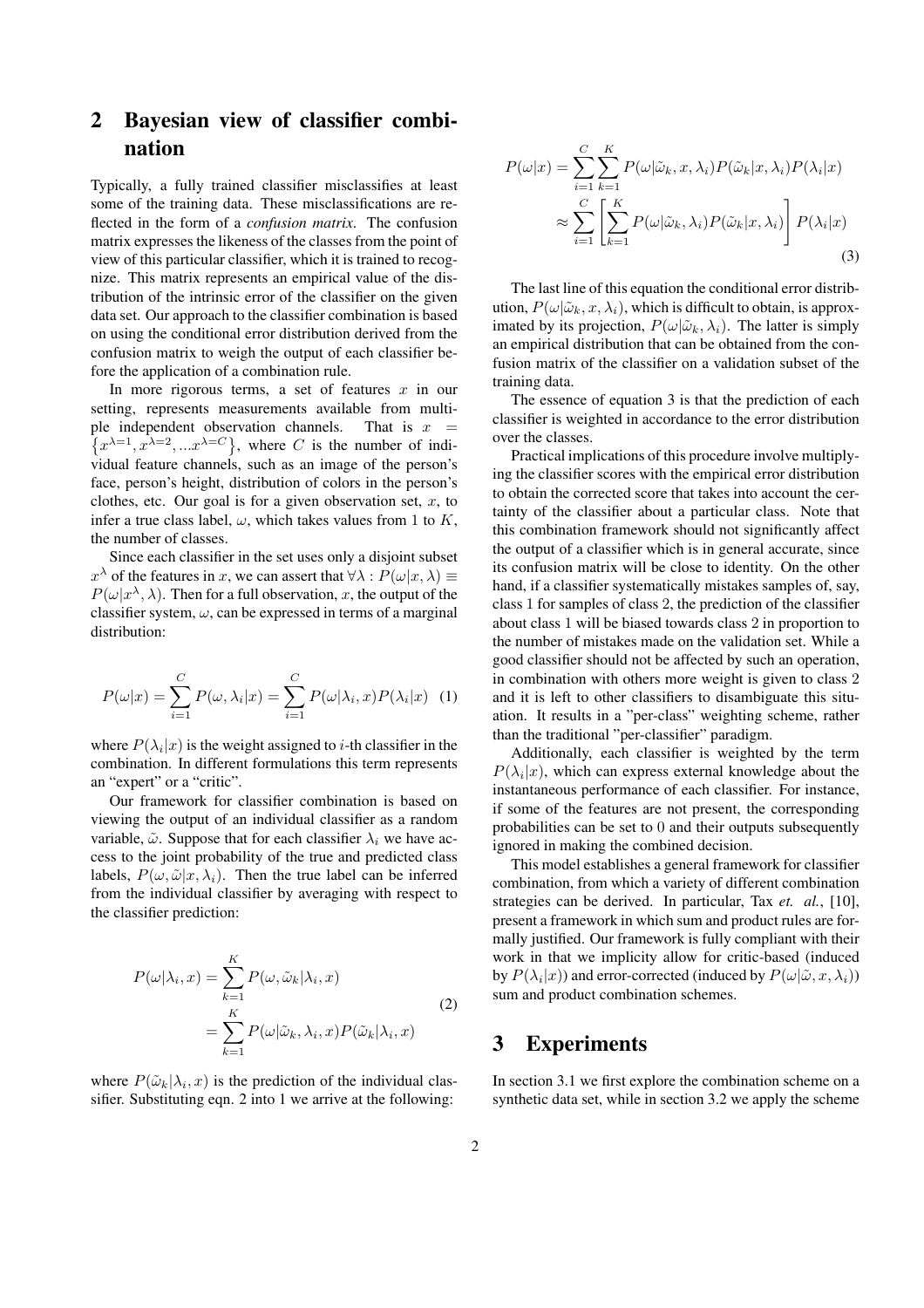

Figure 2: Example of the training data used for a single trial

to a real data set collected in an office environment by our automated surveillance system.

#### 3.1 Evaluations on Synthetic Data

In the experiments on synthetic data we measure the performance of the combination scheme on a set of *trials*. A *trial* consists of the following:

1. Generate *training*, *validation* and *test* data.

The data sets are drawn from five 2-dimensional Gaussian densities with random means and covariances. The means are drawn from normal distribution  $\mathcal{N}([0,0]^T, 3 * I)$ , while covariances are samples drawn from the Wishart distribution  $W(I, 3)$  (unit covariance, 3 degrees of freedom). One such data set is shown in fig. 2.

2. Train base classifiers

We train 2 5-class base classifiers - one with equal weights,  $C_e$ , and the other with confidence weighting  $C_c$ . In the interest of fairness the equal weight classifier C<sup>e</sup> is trained on both *training* and *validation* sets, while the classifier  $C_c$  is only trained on *training* data. For  $C_c$  the validation set is only used to calculate confusion matrices. In the limit of infinite data the performance of these classifiers should tend to optimal Bayes.

3. Generate classifier ensembles

The two ensembles,  $E_e$  and  $E_c$ , are generated by random perturbation of the means of the base classifiers. We use 5 feature classifiers for each of the 2 base classifiers while not including  $C_e$  and  $C_c$  in the ensembles themselves.



Figure 4: Performance of the Bayesian combination scheme as compared to the traditional combination techniques. The first three boxes correspond to voting, product and sum rules. The next group of three corresponds to the same rules but applied to the weighted classifier scores. Each box represents the data within 25th and 75th percentile, with the mean marked as a horizontal line. The whiskers of the plot relate to the variance of the accuracy of the classifiers over the set of trials

Table 1: Summary of the results presented in figure 4. The table shows that the weighted combination rules consistently outperform the vanilla Vote, Product and Sum rules

|         | Equal  |                 | Weighted |               |
|---------|--------|-----------------|----------|---------------|
|         | Mean   | <b>Variance</b> |          | Mean Variance |
| Vote    | 0.6696 | 0.0171          | 0.7621   | 0.0088        |
| Product | 0.6257 | 0.0223          | 0.8373   | 0.0065        |
| Sum     | 0.6749 | 0.0161          | 0.8272   | 0.0069        |

4. Calculate error rates

Evaluation of the performance of both ensembles is done on the *testing* data.

Figure 3 shows ROC curves for the three combination rules - voting (a), product (b) and sum (c). In all cases the classifier ensemble using the weighting scheme derived from the approximation to the error function shows better performance than the ensemble based on the classifier using both training and validation data sets.

In figure 4 and table 1 we report average error rates over 100 trials along with their variances. The error rates are effectively averaged over possible choices of classifiers.

### 3.2 Experiments with HID data

In the second set of experiments we apply the combination technique to surveillance data recorded automatically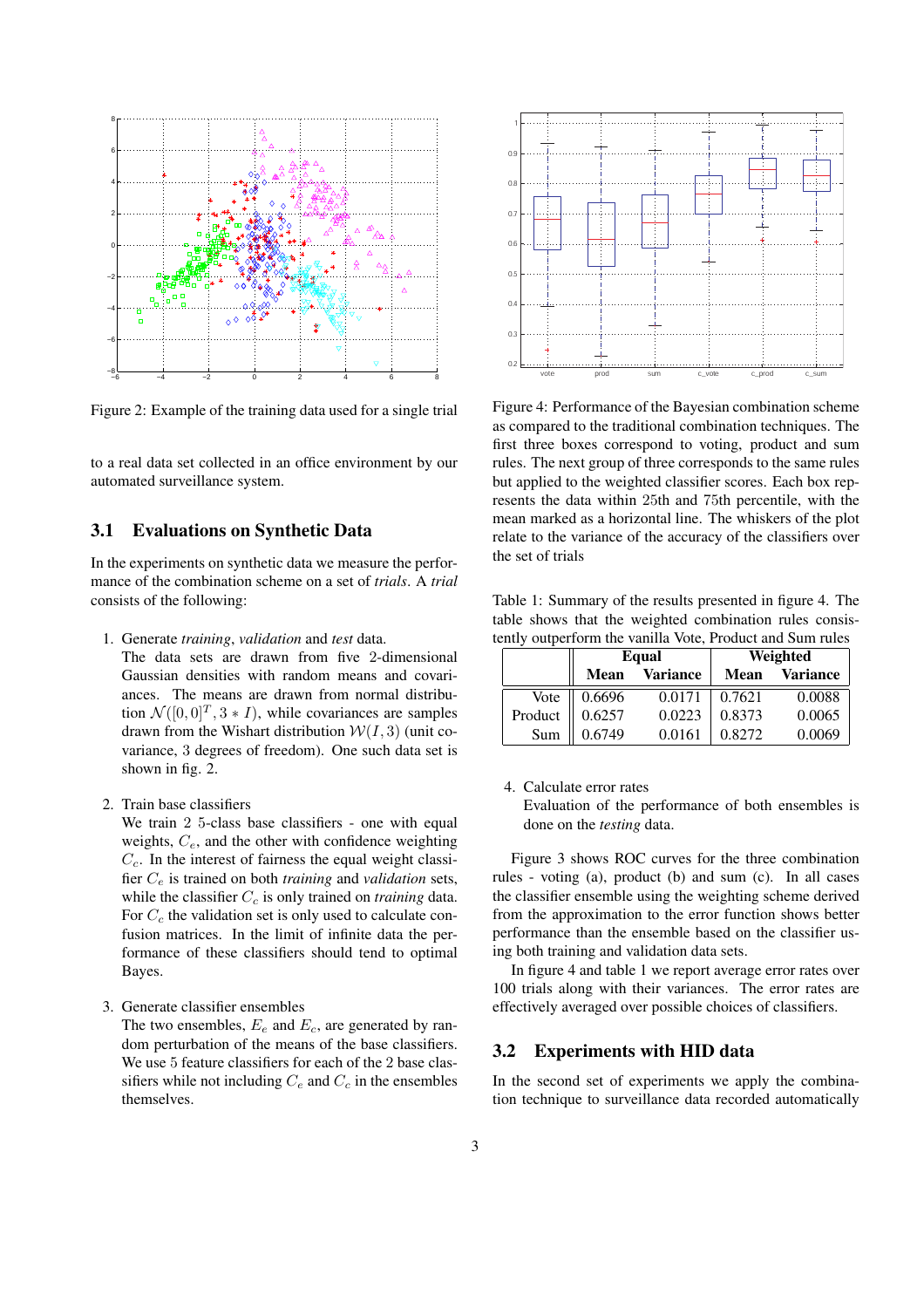

Figure 3: ROC curves for a single trial showing three different classifier combination strategies with and without confidence weighting. a) voting combination rule; b) product rule; c) sum rule. In all cases the top curve is generated by a weighted rule



Figure 5: MMHID system for on-line multi-modal human identification.

from our on-line multi-modal human identification system (MMHID). The data is collected from 6 people in the office environment over the course of about 3 weeks. The surveillance setting implies that no manual intervention is employed to clean up the data, that is, if some features are incorrectly detected, they are not removed from the data set. That reflects the true circumstances under which the system should be deployed.

The system, shown in figure 5, receives input from a statically mounted video camera and microphone. The classification proceeds on the features extracted from the camera and microphone in real time. We stream both audio and video channels to disk in threads with the highest priority, while tapping into the streams to extract data for each individual classifier. We process audio and video channels independently.

#### 3.2.1 Audio Features

For voice classification we use the well known MFCC representation. First, 40 MEL Frequency Coefficients (MFCs) captured at 100Hz from overlapping sliding windows. Then they are converted to Cepstral Coefficients (MFCCs). Only the frames with majority of power focused into the lower half of the Mel-scale frequency spectrum (lower 20 MFCs) and having significant energy are tagged as voice features to be included in later classification steps.

After obtaining sufficient amount of the audio samples we train a Gaussian Mixture-based classifier on the collected set of Mel-Scale Cepstral Coefficients. In our experiments we use an 8-component mixture to model a person.

### 3.2.2 Video Features

The extraction of video features begins with detecting a person in the view of the camera. To detect a person we apply a set of simple rules, such as: presence of significant motion over at least 3 frames; sufficient and stable illumination conditions; and appropriate aspect ratio of the enclosing bounding box. If such conditions are met, we trigger recording.

To extract the video features we first perform background subtraction and sum the resulting mask vertically. In the resulting histogram of the non-zero values we find the peak and expand it outwards until a sum below a chosen threshold  $T$  is encountered. We use this range as an estimate of the horizontal position and extent of the bounding box. We found this estimate to be more robust, as it is less likely to include shadows that a person might drop on furniture and walls.

When the subject has later left the camera's field of view, recorded signals are automatically timestamped and entered into an SQL database for later processing.

#### 3.2.3 Face

For each frame in the video stream, we perform face detection [3] over a bounding box region. If a person is present, we scan the box containing the object of interest for a face and, if one is found, a smaller patch enclosing only the face is extracted from the image for classification.

With a labeled dataset of faces of  $K$  people we train  $K$ one-vs-all second order polynomial SVM classifiers using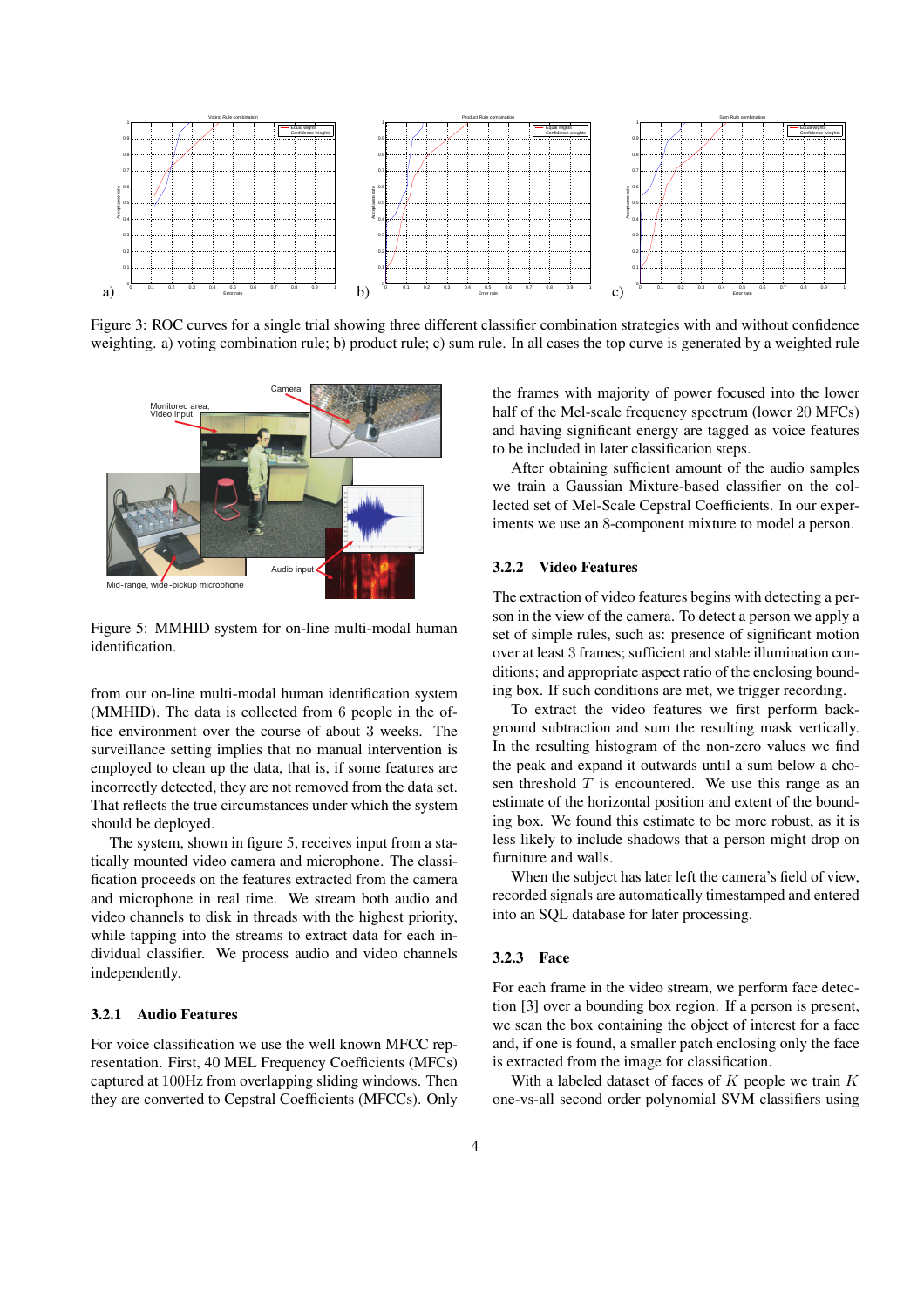

Figure 6: Confusion matrices calculated on the test set. a)-c) vote, product and sum rules applied to the outputs of the classifiers directly. d)-f) same with error-weighted outputs. Element of the matrix  $C_{i,j}$  contains a number of times a person i was classified as person  $j$  in the data set.

the SVMFu package [8].

#### 3.2.4 Height

Having a calibrated camera system we determine the person's height from the bounding box in the image. Calibration gives us access to intrinsic parameters, A (focal length and principal point), as well as extrinsic parameters  $R$  and t, which define rotation and translation of the camera coordinate system with respect to some known position in the scene. With these, the imaging relation for the camera system is given by the following:

$$
\tilde{m} = A \left[ R \middle| t \right] M \tag{4}
$$

where M is the 3D coordinate of the imaged point, and  $\tilde{m}$ is the vector of homogeneous coordinates of the point in the image plane.

To invert this projective relation we use additional constraints which assume that a) the person is standing on the ground plane co-located with the  $(X, Y)$  plane of the global coordinate system; and b) the person's body is vertical.

We compute the height of the person by solving a system of linear equations for two points - at the top and at the bottom of the bounding rectangle:

$$
M = R^{-1} (A^{-1} \tilde{m} - t)
$$
 (5)

subject to the ground plane constraints<sup>1</sup>.

From these estimates we estimate a single gaussian density per person, which is subsequently used for classification.

#### 3.2.5 Clothing

We capture individual clothing preferences by way of separate upper and lower body histograms, under the assumption that, within a given day, individuals do not change their clothing. The histogram is computed from Hue and Saturation components of the image in the HSV color space. We allocate 32 and 24 bins to the H and S components, respectively. Histograms are then labeled according to subject, and averaged by day so that for each day there are single upper and lower average histograms for each user. Collections of histograms for a given user are finally clustered using K-means ( $K = 5$ ), to give a clothing model consisting of  $K$  prototypes.

These prototypes are later compared to test histograms using normalized cross-correlation during classification.

### 3.2.6 Results

In the combination of the classifier outputs we use a simple binary critic,  $P(\lambda|x)$  (see eqn. 1. For each frame of the

<sup>&</sup>lt;sup>1</sup>We also apply the bounding box correction due to camera roll, as well as ground plane correction due to estimation errors in the image-ground homography parameters.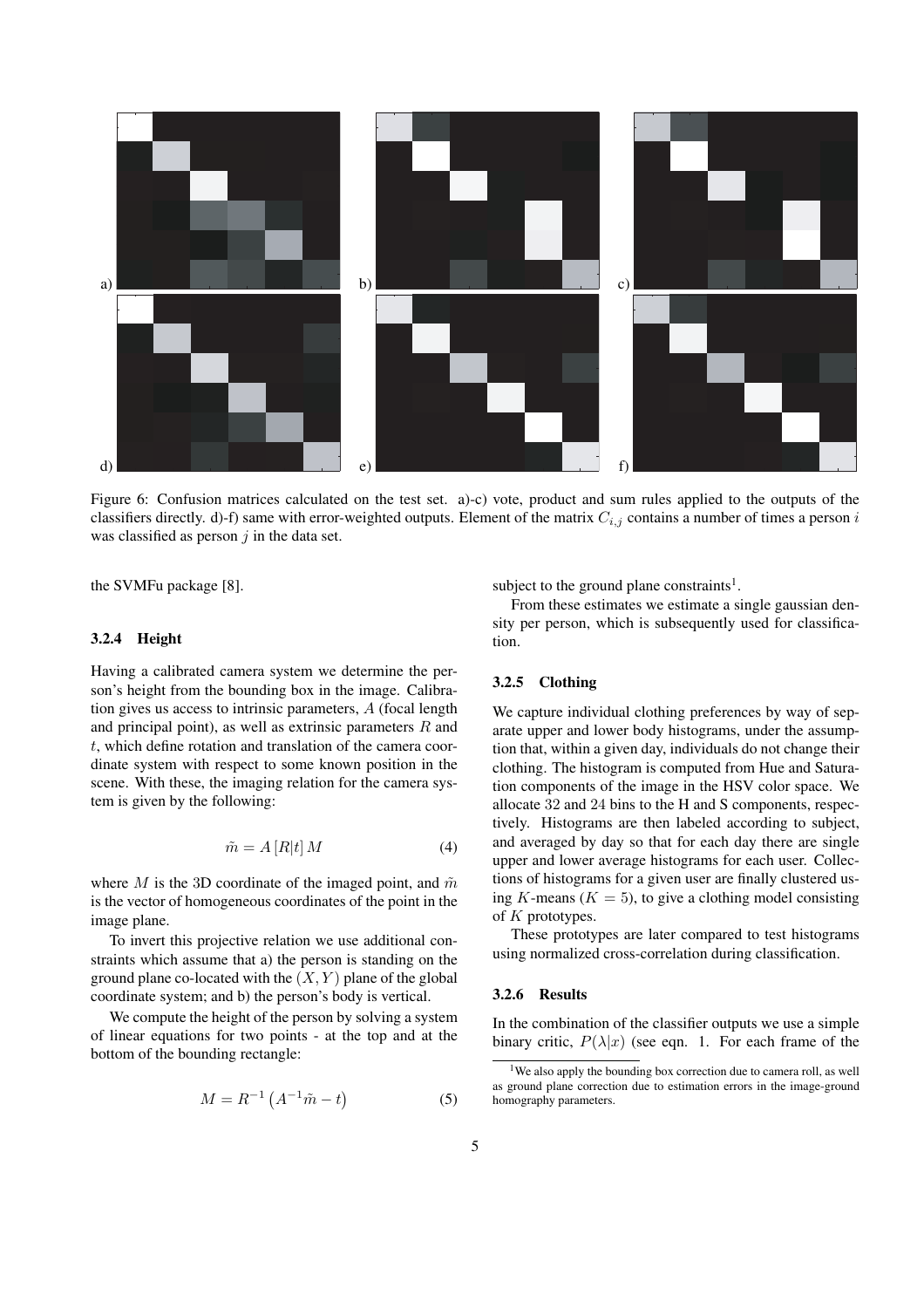

Figure 7: Multi-class ROC curves for individual and combined classifiers. The acceptance rate is computed as a proportion of accepted in the complete set of frames. a) Individual classifiers; b) combined classifiers. Combination rules include both error-weighted and not weighted ones.

video sequence we assign probability 0 to classifiers which do not observe their feature in the current frame. The rest of the classifiers are weighted equally.

The results of running the vote, sum and product combination rules for direct and error-weighted classifier combination are shown in figures 6 and 7.

It can be seen from the figure 6 the weighted combination schemes achieved superior classification performance as compared to direct combination rules. The figure shows confusion matrices of the resulting classifiers. True person's identity is arranged along the vertical columns. The count of classifier decisions is shown in rows. In each figure a brighter color corresponds to a higher count. It is clearly seen that the bottom row of matrices represents less confusions about people identities in the classifiers derived from the error-weighted scheme.

More precisely, the performance of the combination schemes is illustrated by their ROC curves. The multi-class version of these curves shows acceptance rate of the classifier as a function of the error rate. Thus, the value of the curve at 100% acceptance shows the error rate of the classifier on the full data set (classification regime). A verification regime of the classifiers can be evaluated from this curve by fixing the error rate and comparing the corresponding acceptance rates.

It is illustrated in the figure 7a) that even though the face classifier in its full acceptance mode can achieve a very high accuracy, it can only deliver this performance on a relatively small fraction of the full video sequence. In contrast, height, color and voice classifiers are relatively poor, but have observations in about 60% of the whole sequence. Combining these classifiers allows us achieve performances shown in figure 7b). It needs to be emphasized that the resulting classifier produces the classification decision for almost all frames of the video sequence using whatever information is available at the moment.

Figure 7b) shows relative performances of different combination schemes. On this data set, as well on the synthetic set from the previous section error-weighted combination schemes consistently outperform the direct combination approaches.

### 4 Discussion and future work

In this paper we introduced an error correcting classifier combination technique and applied it to two data sets - a synthetic set and a set of multi-modal data collected from a automated surveillance system. Experiments on synthetic data illustrated that application of the technique resulted in higher accuracy classifier system with smaller variance than the well known direct techniques.

Application of this technique to the surveillance data set allows us to improve the recognition accuracy on a sample basis and deploy the combination in an on-line setting. In this setting we are able to give a prediction of the person's identity in almost every frame of the input video sequence, while each individual classifier can only do it for a fraction of the data set. It is clear that the performance can be much improved with temporal integration, but this is outside the scope of the paper. Our future work will include using the technique presented in this paper in combination with temporal integration as well as direct estimation of the conditional error of eqn. 3.